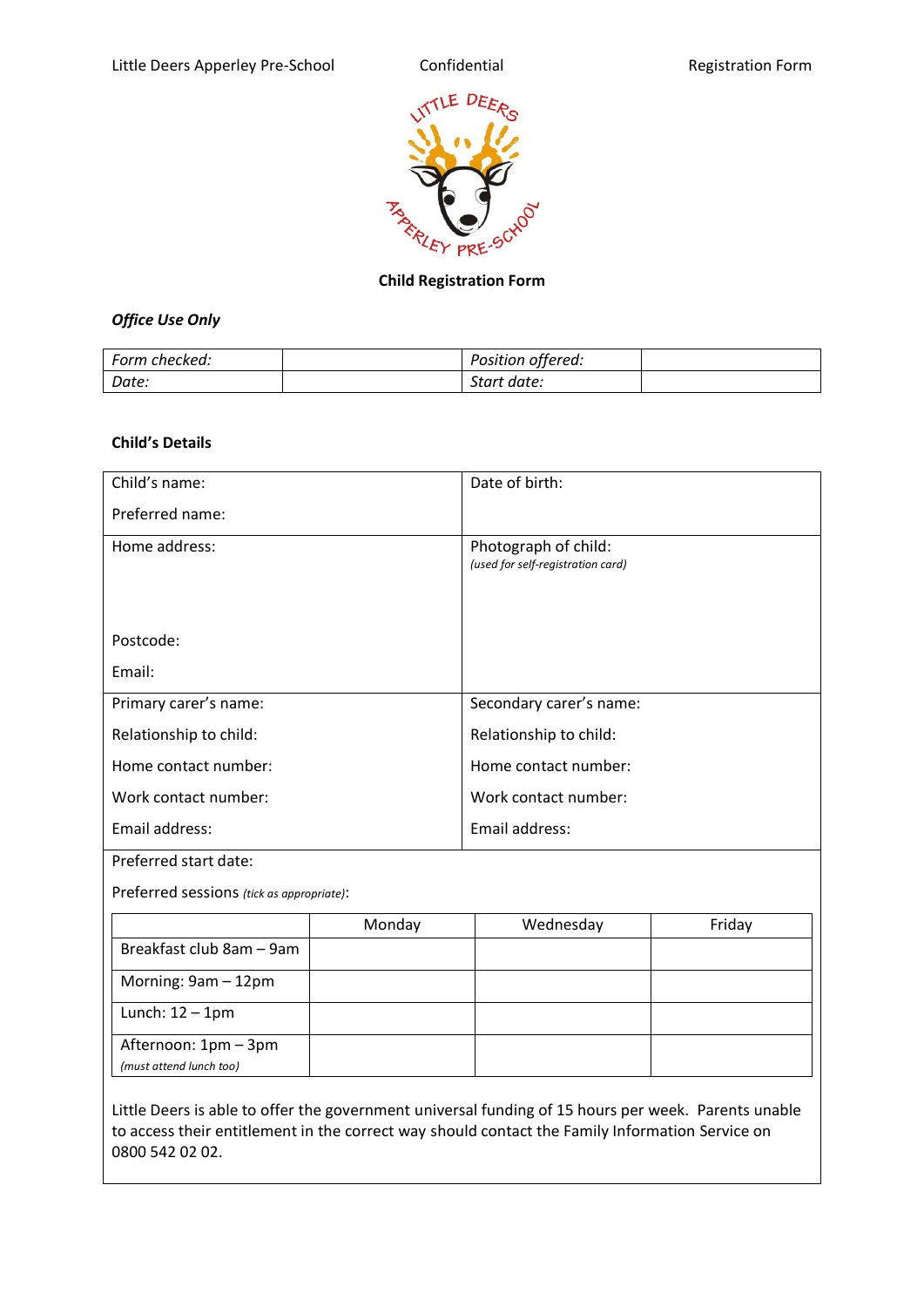## **Emergency Contact Information**

Please provide names and contact numbers for additional persons to be contacted in an emergency (e.g. sickness, unplanned closure) were the primary carers unable to be contacted.

| Name: | Contact number: |
|-------|-----------------|
| Name: | Contact number: |

#### **Medical Details:**

| Doctor's name:                                                                           | Health visitor's name:                                       |  |
|------------------------------------------------------------------------------------------|--------------------------------------------------------------|--|
| Address:                                                                                 | Address:                                                     |  |
|                                                                                          |                                                              |  |
|                                                                                          |                                                              |  |
| Contact number:                                                                          | Contact number:                                              |  |
| Details of medical conditions or dietary restrictions that may require staff assistance: |                                                              |  |
| (e.g. epilepsy, diabetes, asthma)                                                        |                                                              |  |
|                                                                                          |                                                              |  |
|                                                                                          |                                                              |  |
| Details of allergies:                                                                    |                                                              |  |
|                                                                                          |                                                              |  |
|                                                                                          |                                                              |  |
| Details of any regular medication:                                                       |                                                              |  |
|                                                                                          |                                                              |  |
|                                                                                          |                                                              |  |
| YES / NO<br>Has your child had a hearing test:                                           | YES / NO<br>Has your child had a sight test:<br>Date if yes: |  |
| Date if yes:                                                                             |                                                              |  |
| Any further relevant medical information:                                                |                                                              |  |
|                                                                                          |                                                              |  |
|                                                                                          |                                                              |  |
|                                                                                          |                                                              |  |
|                                                                                          |                                                              |  |

# **Cultural, Religious, and Ethnic Information:**

| Home language:                                   | Any additional languages:                        |
|--------------------------------------------------|--------------------------------------------------|
|                                                  |                                                  |
| Any cultural, religious, or ethnic differences / | Any special dietary requirements staff should be |
| influences staff should be aware of:             | aware of:                                        |
| (e.g. religious practices, holidays)             | (e.g. vegetarianism, no caffeine)                |
|                                                  |                                                  |
|                                                  |                                                  |
|                                                  |                                                  |
|                                                  |                                                  |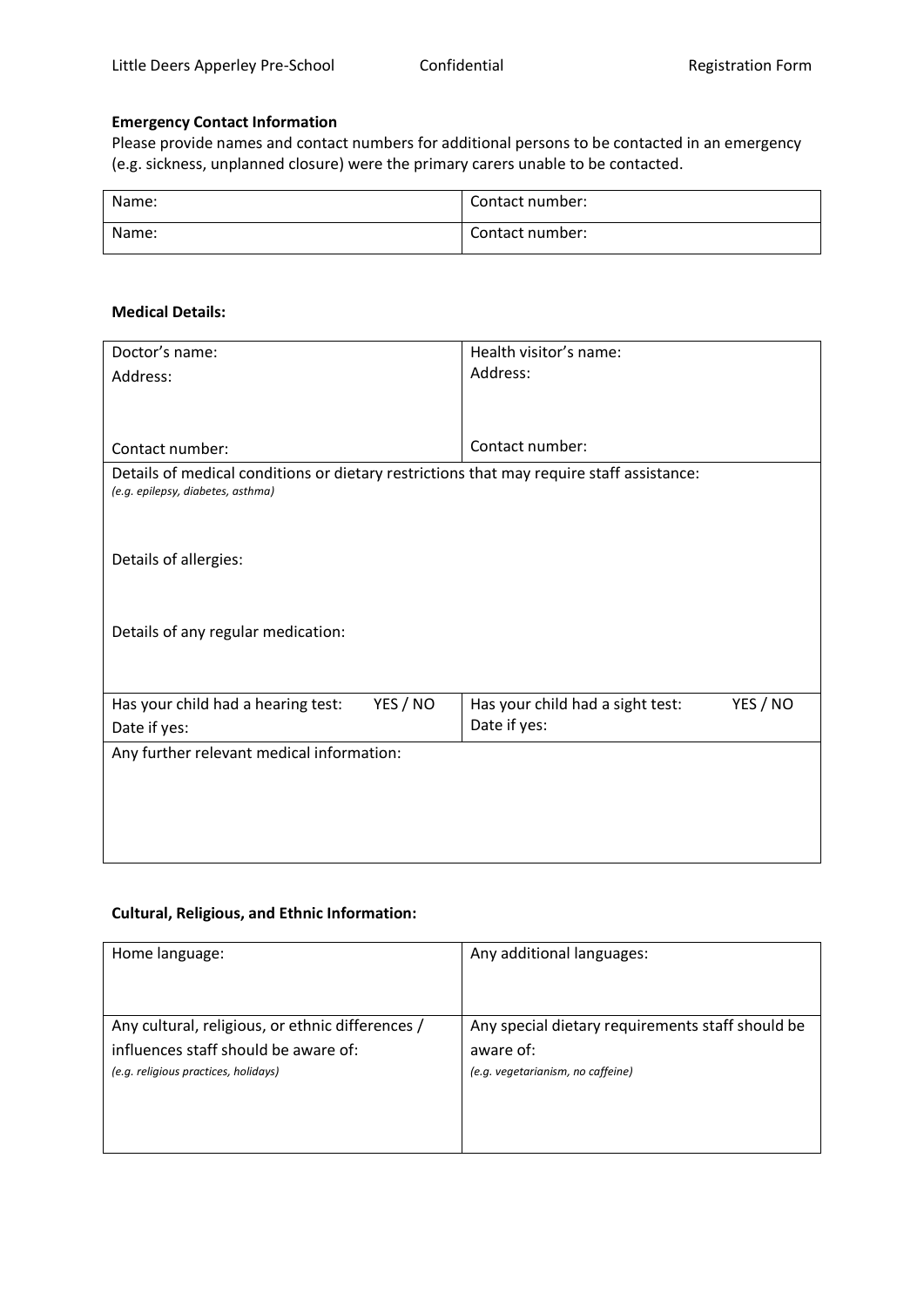## **Additional Information:**

| contact details:                                                   | Any other settings attended (including playgroups, pre-schools, nurseries, and child-minders) and |  |
|--------------------------------------------------------------------|---------------------------------------------------------------------------------------------------|--|
| Name:                                                              | Name:                                                                                             |  |
| Contact details:                                                   | Contact details:                                                                                  |  |
| Days attended:                                                     | Days attended:                                                                                    |  |
|                                                                    |                                                                                                   |  |
| Preferred primary school:                                          |                                                                                                   |  |
| Date of entry:                                                     |                                                                                                   |  |
| Please state how you heard about Little Deers Apperley Pre-School: |                                                                                                   |  |

## **Pre-School Committee:**

The Little Deers Apperley Pre-School has an informal parent-led committee focussing on fundraising activities. We are a friendly bunch and are always looking for new members!

| I would like to find out more about joining the Committee               | YES / NO |
|-------------------------------------------------------------------------|----------|
| I would like to find out more about helping with fundraising activities | YES / NO |

Carer's Name:

Date: